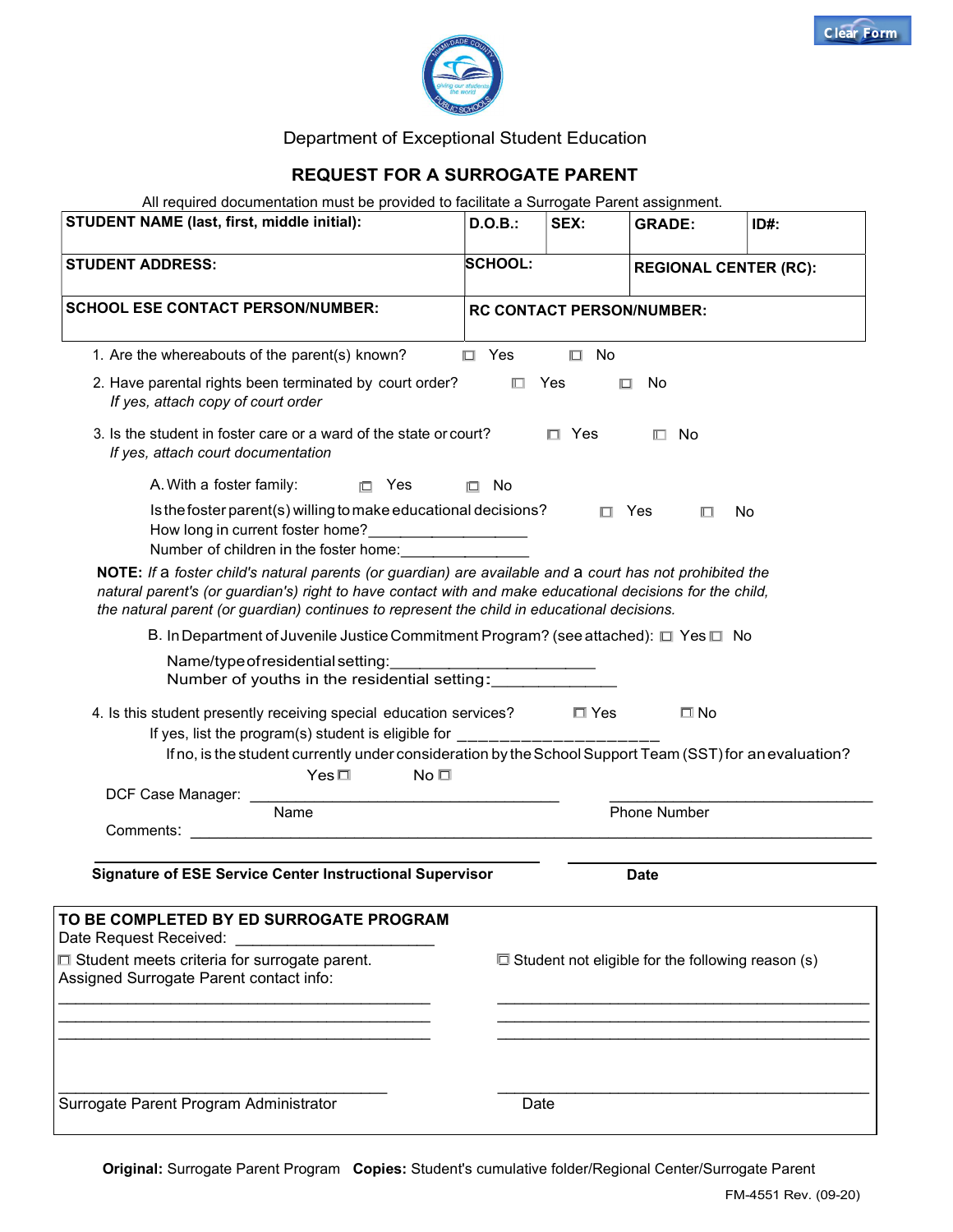# Guide Sheet for Determining the Need for a Surrogate Parent

| <b>Name of Residential</b><br><b>Setting</b>              | <b>Range or Number of Clients</b>                | <b>Is a Surrogate Parent</b><br><b>Required?</b> |
|-----------------------------------------------------------|--------------------------------------------------|--------------------------------------------------|
| <b>Family Foster Home</b>                                 | 1-5 children, Including<br>Family's Own Children | <b>No</b>                                        |
| <b>Therapeutic Foster</b><br>Home                         | 1-2 Children                                     | <b>No</b>                                        |
| Individual Residential<br><b>Treatment Family</b><br>Home | 1 Child                                          | <b>No</b>                                        |
| <b>Foster Family Group Home</b>                           | No More Than 5 Youths                            | <b>No</b>                                        |

# Department of Children and Families

## Department of Children and Families

| <b>Name of Residential Setting</b>    | <b>Range or Number of Clients</b> | <b>Is a Surrogate Parent</b><br><b>Required?</b>            |
|---------------------------------------|-----------------------------------|-------------------------------------------------------------|
| <b>State Correctional Institution</b> | Varies                            | No. All inmates are treated as<br>adults regardless of age. |

# Department of Juvenile Justice Commitment Programs

### Low-Risk Program Models

| <b>Name of Residential Setting</b>      | <b>Range or Number of Clients</b> | <b>Is a Surrogate Parent</b><br><b>Required?</b> |
|-----------------------------------------|-----------------------------------|--------------------------------------------------|
| <b>Family Home</b>                      | 1-3 Youths                        | No. Foster parent serves as<br>the parent.       |
| <b>Group Treatment Home</b>             | 9-15 Youths                       | Yes                                              |
| <b>Short-term Wilderness</b><br>Program | 15-25 Youths                      | Yes                                              |